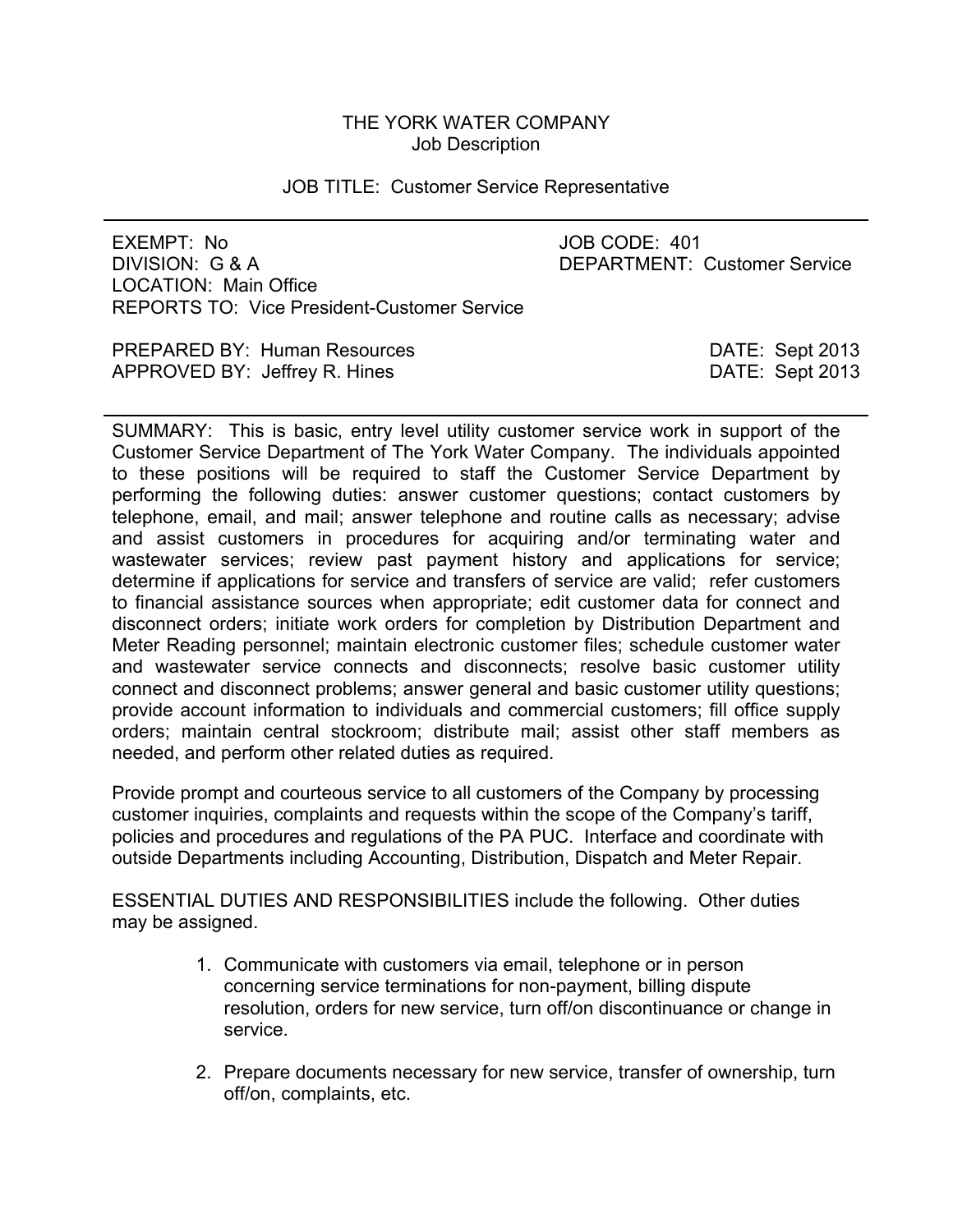- 3. Prepare payment agreements and pursue collection activity on delinquent customers in accordance with PA PUC regulations and Company policies and procedures.
- 4. Prepare termination orders for varied situations in accordance with PA PUC regulations and Company policies and procedures.
- 5. Accept customer electronic payments over the internet or telephone.
- 6. Prepare routine customer correspondence.
- 7. Possess a working knowledge of PA PUC regulations and the Company's tariff.
- 7. Consistently demonstrate positive and professional behavior with all individuals contacted on behalf of the Company, including fellow employees.

### QUALIFICATION REQUIREMENTS:

EDUCATION and/or EXPERIENCE:

Associates Degree in Business Administration, Management or equivalent or, five years of related customer service experience and/or training.

### LANGUAGE SKILLS:

Ability to read and comprehend simple instructions, short correspondence, and memos. Ability to write simple correspondence. Ability to effectively present information to customers and employees. Bilingual (Spanish) skills preferred.

### INFORMATION TECHNOLOGY SKILLS:

Microsoft Windows XP or 7, Microsoft Outlook, Word, Excel, Access, Internet **Explorer** 

#### MATHEMATICAL SKILLS:

Ability to add, subtract, multiply, and divide in all units of measure, using whole numbers and decimals. Ability to compute rate and percent.

### REASONING ABILITY:

Ability to apply commonsense understanding to carry out instructions furnished in written or oral form.

# OTHER SKILLS AND ABILITIES:

Proficiently and accurately operate calculator, copier, postage machine, telephone, typewriter, computer terminal, bill inserter. (See equipment matrix).